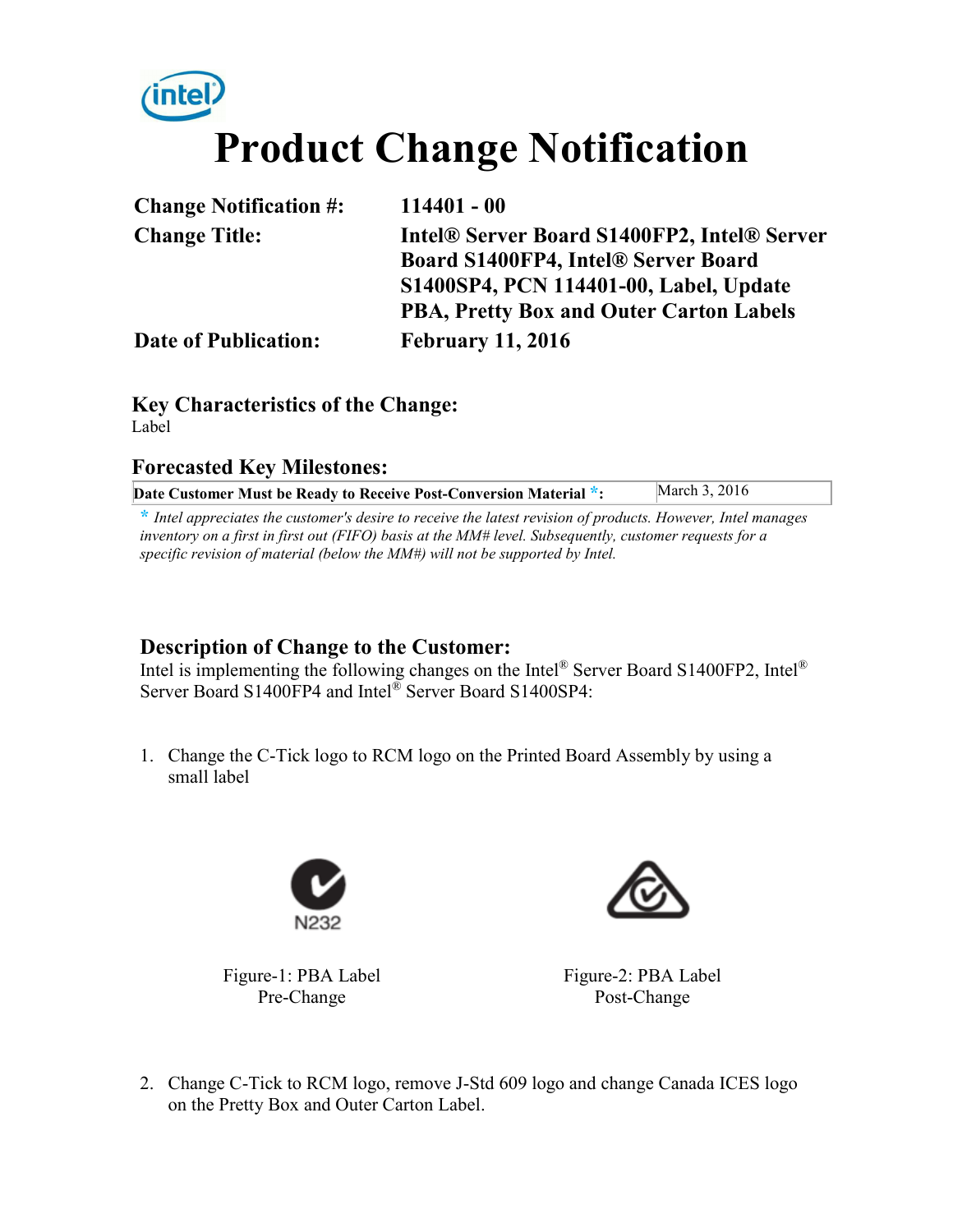

Figure-3: Pre-Change



Figure-4: Post-Change

## **Customer Impact of Change and Recommended Action:**

Intel does not expect any impact to customers from these changes, but encourages customers to understand the change and determine the impact on their applications.

### **Products Affected / Intel Ordering Codes:**

| <b>Product Code</b> | MM#    |            |            |            | Pre Change TA   Pre Change PBA   Post Change TA   Post Change PBA |
|---------------------|--------|------------|------------|------------|-------------------------------------------------------------------|
| DBS1400FP2          | 920570 | G68741-204 | G51107-204 | G68741-205 | G51107-205                                                        |
| DBS1400FP4          | 920571 | G68742-204 | G49708-204 | G68742-205 | G49708-205                                                        |
| DBS1400SP4          | 920581 | G68750-204 | G30309-204 | G68750-205 | G30309-205                                                        |

## **PCN Revision History:**

| <b>Date of Revision:</b> | <b>Revision Number:</b> | <b>Reason:</b>           |
|--------------------------|-------------------------|--------------------------|
| February 11, 2016        | 00                      | Originally Published PCN |